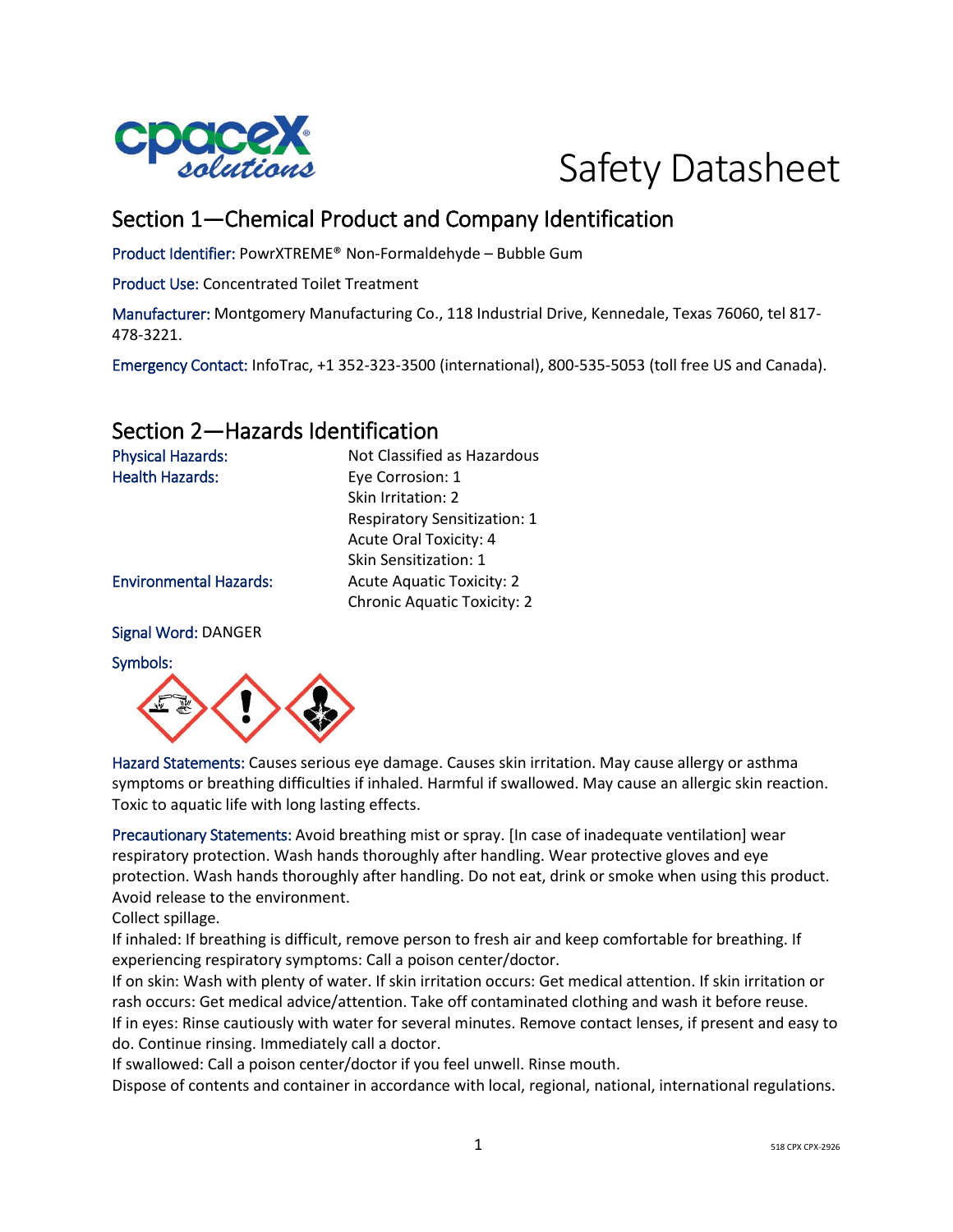#### Other Hazards: None found.

Unknown Ingredients: N/D

### Section 3—Information on Ingredients

| <b>Ingredient Name</b>                                                                                | Ingredient<br>Percentage | Ingredient CAS<br><b>No</b> |
|-------------------------------------------------------------------------------------------------------|--------------------------|-----------------------------|
| The exact chemical identities and percentages of composition<br>have been withheld as a trade secret. |                          |                             |

### Section 4—First Aid Measures

Skin contact: If on skin or hair: Wash with plenty of water. If skin irritation occurs: Get medical attention. Take off contaminated clothing and wash it before reuse. If skin irritation or rash occurs: Get medical advice/attention.

Eye contact: If in eyes: Rinse cautiously with water for several minutes. Remove contact lenses, if present and easy to do. Continue rinsing. Immediately call a doctor.

Ingestion: If swallowed: Call a poison center/doctor if you feel unwell. Rinse mouth

Inhalation: If inhaled: If breathing is difficult, remove person to fresh air and keep comfortable for breathing. If experiencing respiratory symptoms: Call a poison center/doctor.

### Most important symptoms/effects, acute and delayed: N/D

Indication of immediate medical attention/special treatment: N/D

# Section 5—Fire-Fighting Measures

Suitable extinguishing media: Water fog, alcohol foam, dry chemical or CO₂

Specific hazard arising from chemicals: None known

Special equipment and precautions: Self-contained or air supplied breathing apparatus and protective gear. Cool nearby drums with water to prevent pressure build-up.

# Section 6—Accidental Release Measures

Personal precaution, protective equipment, emergency procedures: Avoid contact with skin and eyes. Do not ingest. Do not inhale. Wear Personal Protective Equipment (refer to section 8).

Methods and material for containment and clean up: Avoid release to environment. Collect spillage. Vacuum spilled material and place in closed container for disposal. Minimize dusting to prevent distribution of airborne dust. Mop area with water. Wash residue to drain.

# Section 7—Handling and Storage

Precautions for safe handling: Wash thoroughly after handling, especially before eating, drinking, smoking or using restroom facilities. Wash goggles and gloves. Launder contaminated clothing. Do not swallow. Do not get in eyes. Do not inhale mists or vapors.

Cautions for safe storage: Store locked up.

Incompatibilities: Strong oxidizing and reducing agents

# Section 8—Exposure controls/personal protection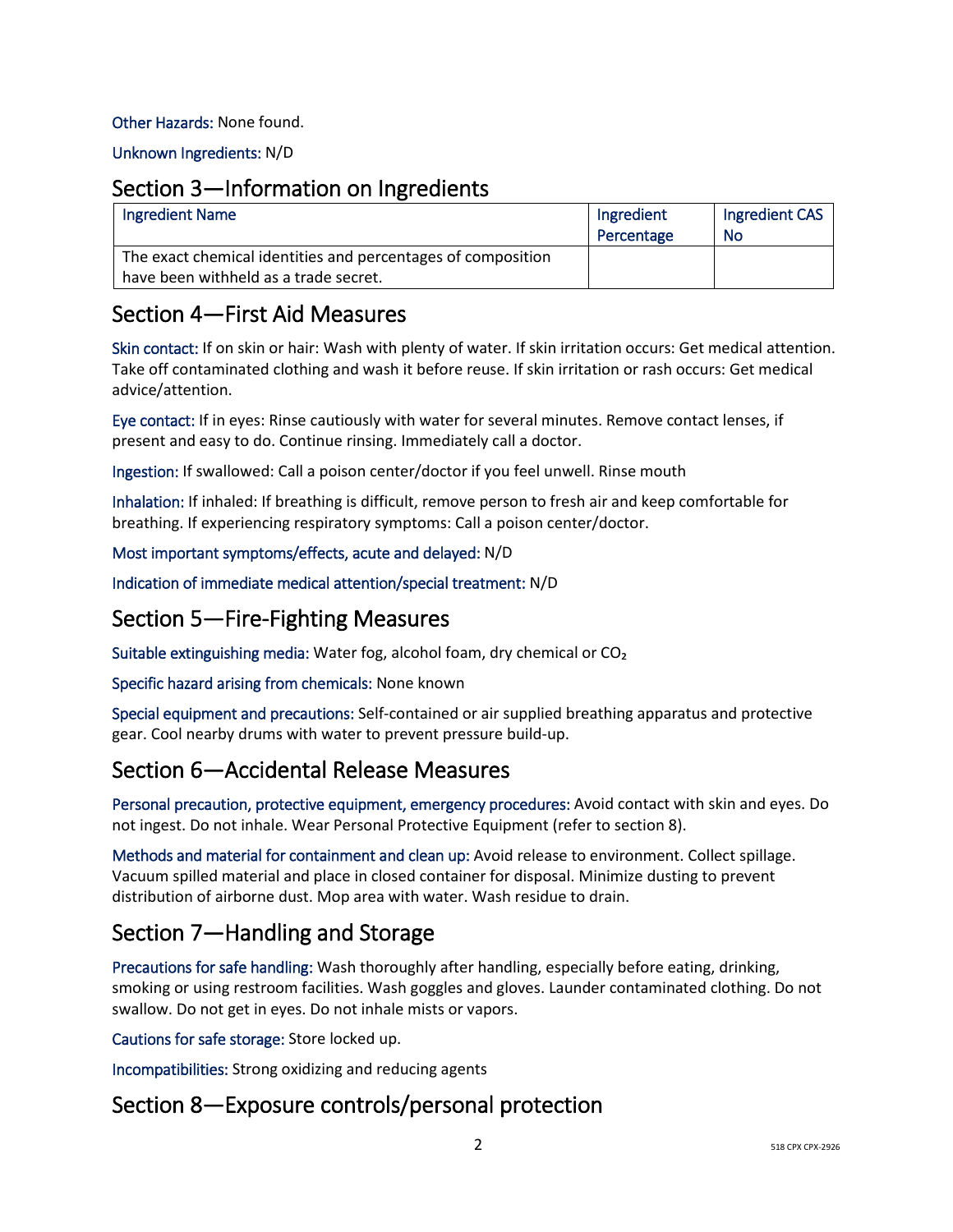#### Exposure Limits:

Ingredient 2: OSHA PEL 0.75 ppm, 0.92 mg/m<sup>3</sup>, 8 Hr. (TWA). ACHIH TLV: Ceiling: 0.3 ppm, 0.37 mg/m3, A2.

Ingredient 3: OSHA PEL 200 ppm, 260 mg/m3- 8 Hr. (TWA-Skin). ACHIH TLV: 200 ppm, 262 mg/m3 Hr (TWA)

Specific Engineering: Not established.

Individual protective equipment and measures: Eye Protection: Prevent eye contact. Wear chemical splash goggles or similar eye protection if the potential exists for eye contact. Skin Protection: Avoid skin contact. Wear rubber or impervious plastic gloves to prevent contact. Launder contaminated clothing before re-use. Respiratory Protection: If vapor concentration exceeds TLV, use NIOSH-approved respirator with organic vapor cartridges. General Hygiene: Wash hands after handling. Other Protective Clothing or Equipment: Safety shower and eyewash fountain.

### Section 9—Physical and Chemical Properties

| <b>Physical State: Liquid</b>                     | Flammability (solid, gas): Not Flammable |
|---------------------------------------------------|------------------------------------------|
| Color: Blue                                       | Vapor Pressure (mmHg): N/D               |
| <b>Odor: Characteristic Fragrance</b>             | Vapor Density (air= 1): N/D              |
| Odor Threshold: N/D                               | <b>Relative Density: 1.04</b>            |
| pH: 6-7                                           | Solubilities: In water: complete         |
| Melting point/freezing Point: N/D                 | <b>Partition Coefficient: N/D</b>        |
| Initial Boiling Point and Boiling Range: 200 °F   | Auto-Ignition Temperature: N/D           |
| Flash Point: >200 °F                              | Decomposition Temperature: N/D           |
| <b>Evaporation Rate: N/D</b>                      | Viscosity: N/D                           |
| Upper/Lower Flammability or Explosive limits: N/D |                                          |

### Section 10—Stability and Reactivity:

| <b>Chemical Stability: Stable</b>            | Condition to Avoid: High heat, flames and sparks    |
|----------------------------------------------|-----------------------------------------------------|
| Reactivity: No specific reactivity test data | <b>Possibility of Hazardous Reaction: Hazardous</b> |
| available for this mixture.                  | Polymerization: will not occur.                     |
| Incompatible Materials: Strong oxidizing and | <b>Hazardous Decomposition Products:</b>            |
| reducing agents                              | Carbon monoxide, carbon dioxide, and possibly       |
|                                              | other combustion product                            |

# Section 11—Toxicological information:

Information on the likely routes of exposure: Skin contact, eye contact, inhalation, ingestion.

| <b>Chemical Name</b>                          | Oral LD50              | <b>Dermal LD50</b> | <b>Inhalation LD50</b> |
|-----------------------------------------------|------------------------|--------------------|------------------------|
| Ingredient 1                                  | $>900$ mg/kg           | N/D                | N/D                    |
| Ingredient 2                                  | $600 \,\mathrm{mg/kg}$ | N/D                | N/D                    |
| Ingredient 3                                  | 1,300 mg/kg            | N/D                | N/D                    |
|                                               |                        |                    |                        |
| Ingredient 4                                  | $>400$ mg/kg           | N/D                | N/D                    |
| Product as a Whole                            | 1,385 mg/kg            | N/D                | N/D                    |
| The exact chemical identities and percentages |                        |                    |                        |
| of composition have been withheld as a trade  |                        |                    |                        |
| secret.                                       |                        |                    |                        |

Important symptoms: Refer to Section 4—First Aid Measures.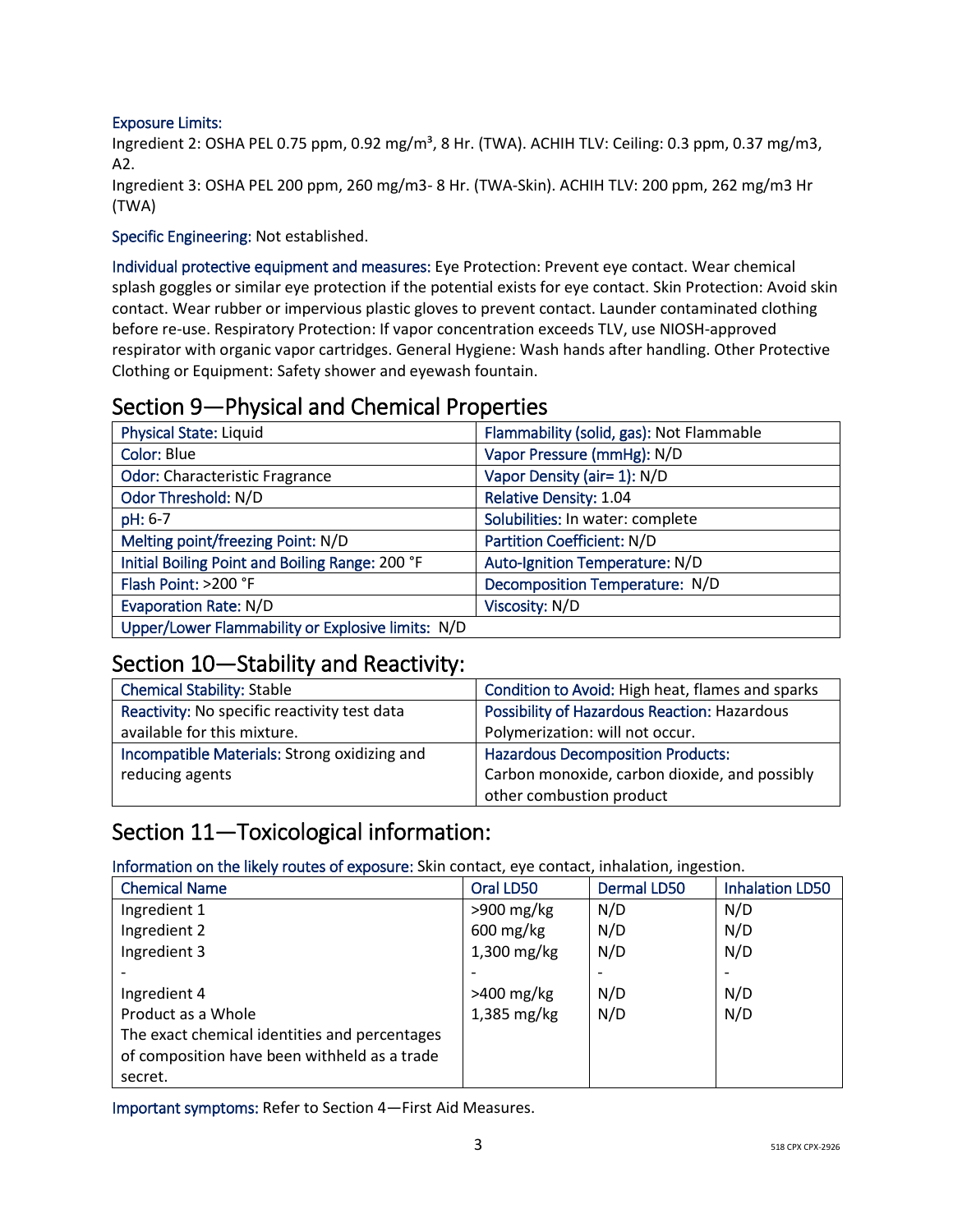Effects of Acute Exposure: Eyes: May cause severe eye irritation. Skin: May cause irritation with prolonged or repeated contact. Inhalation: May irritate or damage mucous membranes of respiratory or digestive tract.

#### Effects of Chronic Exposure: N/D

Carcinogenicity: IARC, ACGIH, NTP, OSHA: No component of this product present at levels greater than or equal to 0.1% is identified as probable, possible or confirmed human carcinogen by IARC, ACGIH, NTP, OSHA respectively.

### Other Data: N/D

### Section 12—Ecological Information:

Ecotoxicity: Toxic to aquatic life with long lasting effects.

| Persistence and degradability: N/D | Bioaccumulative Potential: N/D |
|------------------------------------|--------------------------------|
| Mobility in Soil: N/D              | Other Adverse Effects: N/D     |

### Section 13—Disposal Considerations

Waste Treatment Method: Avoid release to the environment. Collect spillage. DO NOT DUMP INTO ANY SEWERS, ON THE GROUND, OR INTO ANY BODY OF WATER. All disposal practices must be in compliance with all Federal, State/Provincial and local laws and regulations. Regulations may vary in different locations. Waste characterizations and compliance with applicable laws are the responsibility solely of the waste generator. FOR UNUSED & UNCONTAMINATED PRODUCT, the preferred options include sending to a licensed, permitted: Incinerator or other thermal destruction device. Waste water treatment system.

# Section 14—Transport Information

| UN number:                                                                  | UN proper shipping name:     |
|-----------------------------------------------------------------------------|------------------------------|
| Transport hazard class(es):                                                 | Packing group if applicable: |
| <b>Environmental hazards:</b>                                               | Special precautions:         |
| Transport in bulk (according to Annex II of MARPOL 73/78 and the IBC Code): |                              |

# Section 15—Regulatory information

No information found.

# Section 16—Other Information

### Key to Abbreviations:

no info not determined, no information found N/D not determined, no information found

Date SDS Prepared: July 1, 2015

### Suggested NFPA rating: N/D

Suggested HMIS rating: H=1, F=0, P=0, PPE=N/D. (NPCA recommends that PPE codes be determined by the employer, who is most familiar with the actual conditions under which chemicals are used at the work location.)

This information is prepared according to 29 CFR 1910.1200 and is based on typical working conditions,